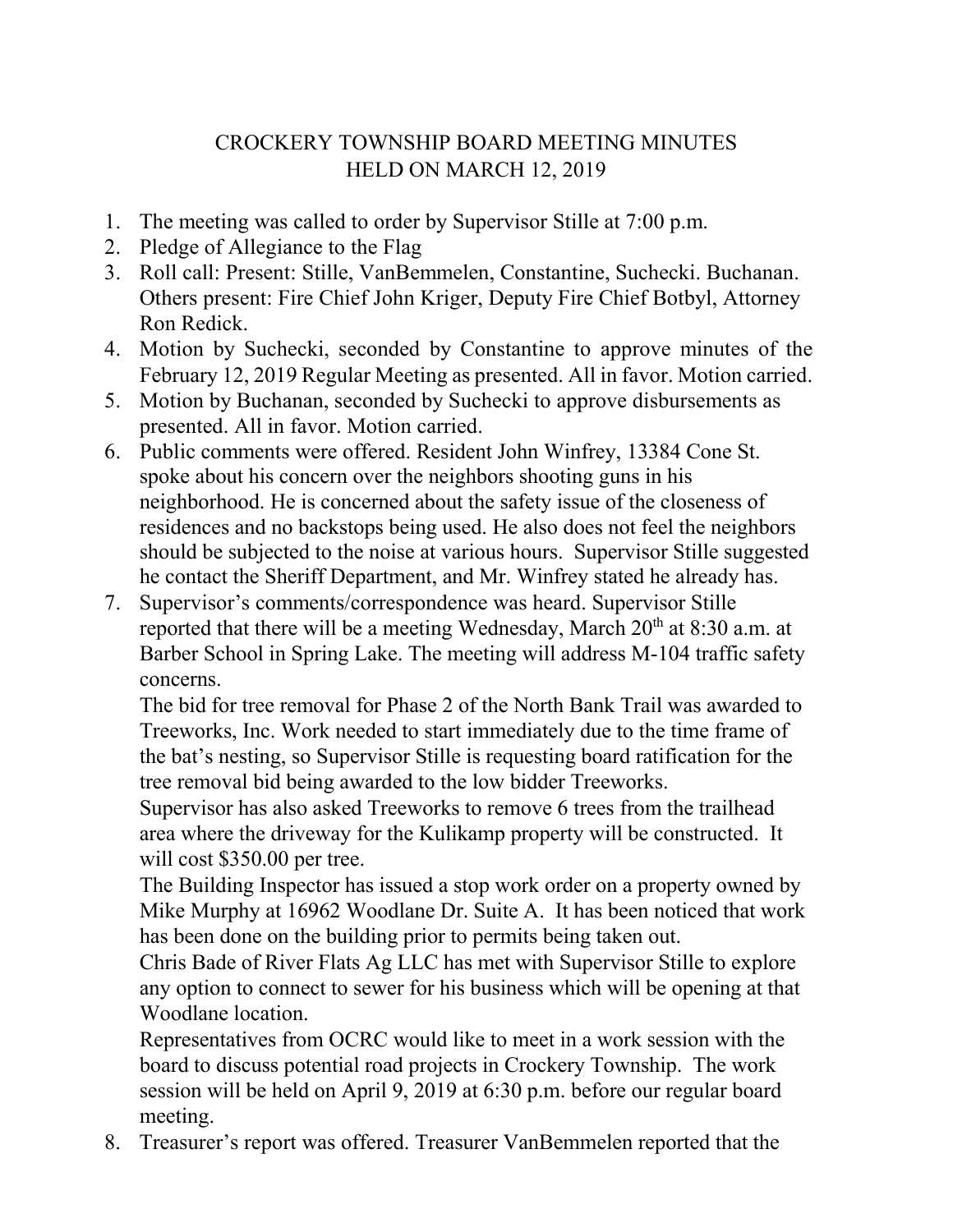2019 SEV total is \$225,333,400 compared to the 2018 total of \$202,740,100. The 2019 taxable value is \$175,195,963 compared to the 2018 total of \$162,224,223. The taxable value increase from 2018 to 2019 is 7.8%.

- 9. Clerks report was offered. No report was heard.
- 10. Fire Chief's report was offered. Chief Kriger reported that the department responded to 43 incidents in February.
- 11. Attorneys report was offered. No reports were heard.
- 12. Committee chair reports were offered. No reports were heard.
- 13. Board Member Committee reports were offered. No reports were heard.
- 14. Motion by VanBemmelen, seconded by Buchanan to approve the bid from Treeworks for the tree removal for Phase 2 of the North Bank Trail at a cost of \$32,060. This was the low bid. All in favor. Motion carried.
- 15. Motion by VanBemmelen, seconded by Buchanan to approve the Supervisor sending a letter to Brett Laughlin at the Ottawa County Road Commission asking for an extension of time to complete the driveway easement for the Kulikamp property. All in favor. Motion carried.
- 16. Motion by Buchanan, seconded by Suchecki to adopt Ordinance 2019-04, Ordinance To Amend The Zoning Ordinance Of The Township Of Crockery [Amendments in C-2 and C-3 Districts; Establishment of I-2 Heavy Industrial District]. All in favor. Motion carried.
- 17. Motion by VanBemmelen, seconded by Suchecki to adopt Resolution 2019- 04, Resolution Regarding Property Transfer Affidavit Fines. All in Favor. Motion carried.
- 18. Motion by Suchecki, seconded by VanBemmelen to send back to the Planning Commission for further review, the amendment to the zoning ordinance establishing the Main Street Overly. Roll call: Yes – Stille, VanBemmelen, Suchecki. No – Buchanan, Constantine. Motion carried.
- 19. Motion by VanBemmelen, seconded by Constantine to table agenda items a and b. Both of those agenda items were to consider rezoning parcels along Main Street (16905 & 16949 Main). All in favor. Motion carried.
- 25. Motion by Buchanan, seconded by Suchecki to adopt Ordinance 2019-05, An Ordinance To Amend The Zoning Ordinance Of The Township Of Crockery (Separation Distances for Medical Marijuana Grow Facilities; and Waterfront Setback Averaging). All in favor. Motion carried.
- 26. Motion by Buchanan, seconded by Constantine to adopt Ordinance 2019- 06, An Ordinance To Amend Township Ordinance No. 2017-03, The Township Medical Marijuana Facilities Ordinance (Odor Control System). All in favor. Motion carried.
- 27. Motion by VanBemmelen, seconded by Suchecki to adopt Resolution 2019-07, Extension of the North Bank Trail – TF15-0096. All in favor. Motion carried.
- 28. Motion by Constantine, seconded by VanBemmelen to adopt Resolution 2019-08, Resolution Approving Sub Plan For The Southwest Quadrant. All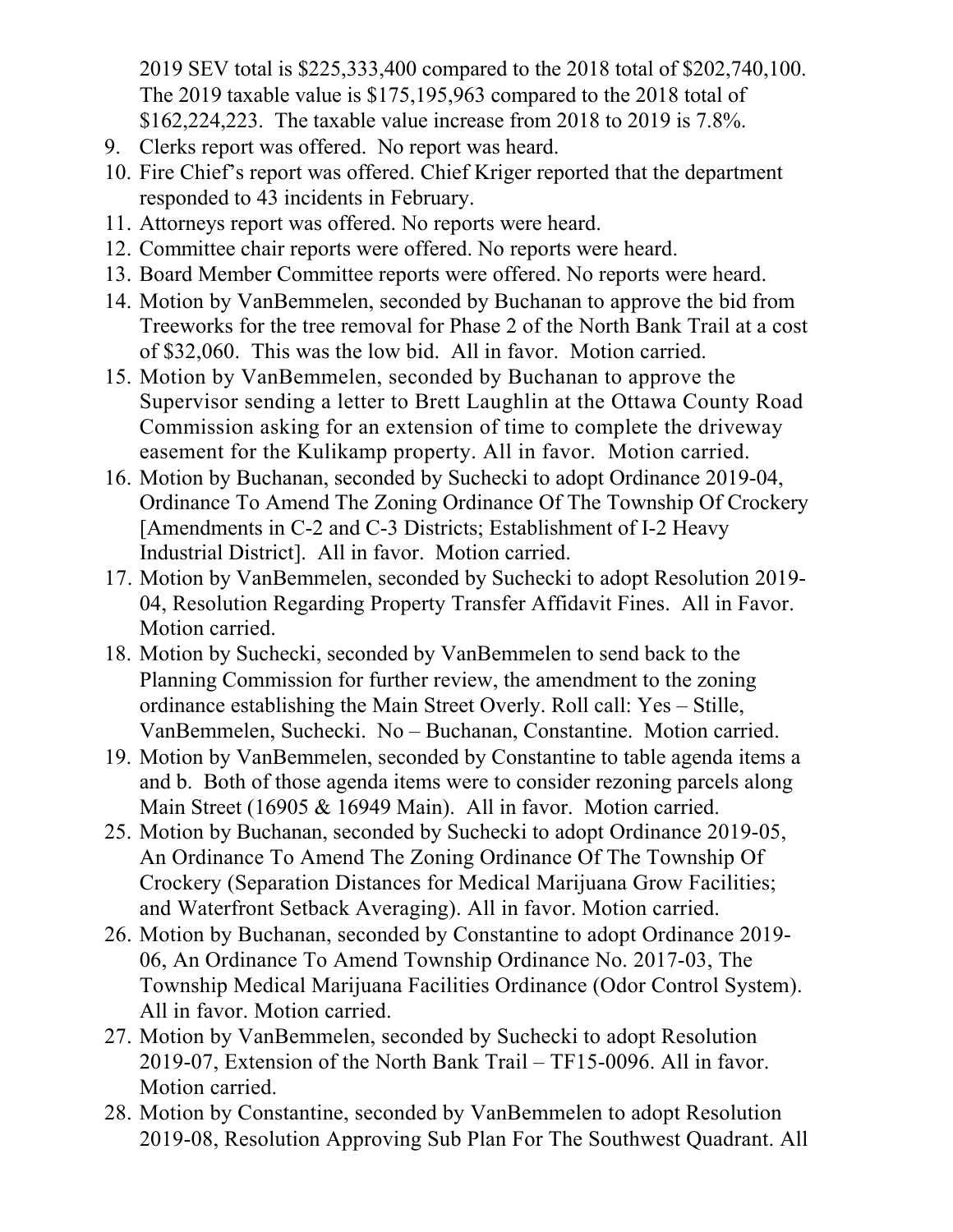in favor. Motion carried

- 29. Motion by Buchanan, seconded by Suchecki to approve bond payments as requested by the treasurer; 2019 Annual Infastructure Improvements Payment - \$29,413.21 2009 NOWS Water Treatment Expansion - \$11,171.93 \$1,275,000 Sewage Disposal System 2004 interest payment - \$9,656.88 \$420,000 Water Bond Issue (Garfield-144<sup>th</sup>) interest payment - \$4,406.25 All in favor. Motion carried.
- 30. Motion by Buchanan, seconded by VanBemmelen to approve the application for an Outdoor Assembly License for this year's Bikefest on the Grand as submitted for by Josh Rebedew. The issuing of the license is with the conditions that the township receive a copy of valid insurance with the township being listed as second insured party and a copy of the State of Michigan liquor license in advance of the event. All in favor. Motion carried.
- 31. Motion by VanBemmelen, seconded by Buchanan to adjourn the meeting. All in favor. Motion carried. Meeting was adjourned at 7:56p.m.

Submitted by

Kathy Buchanan Clerk